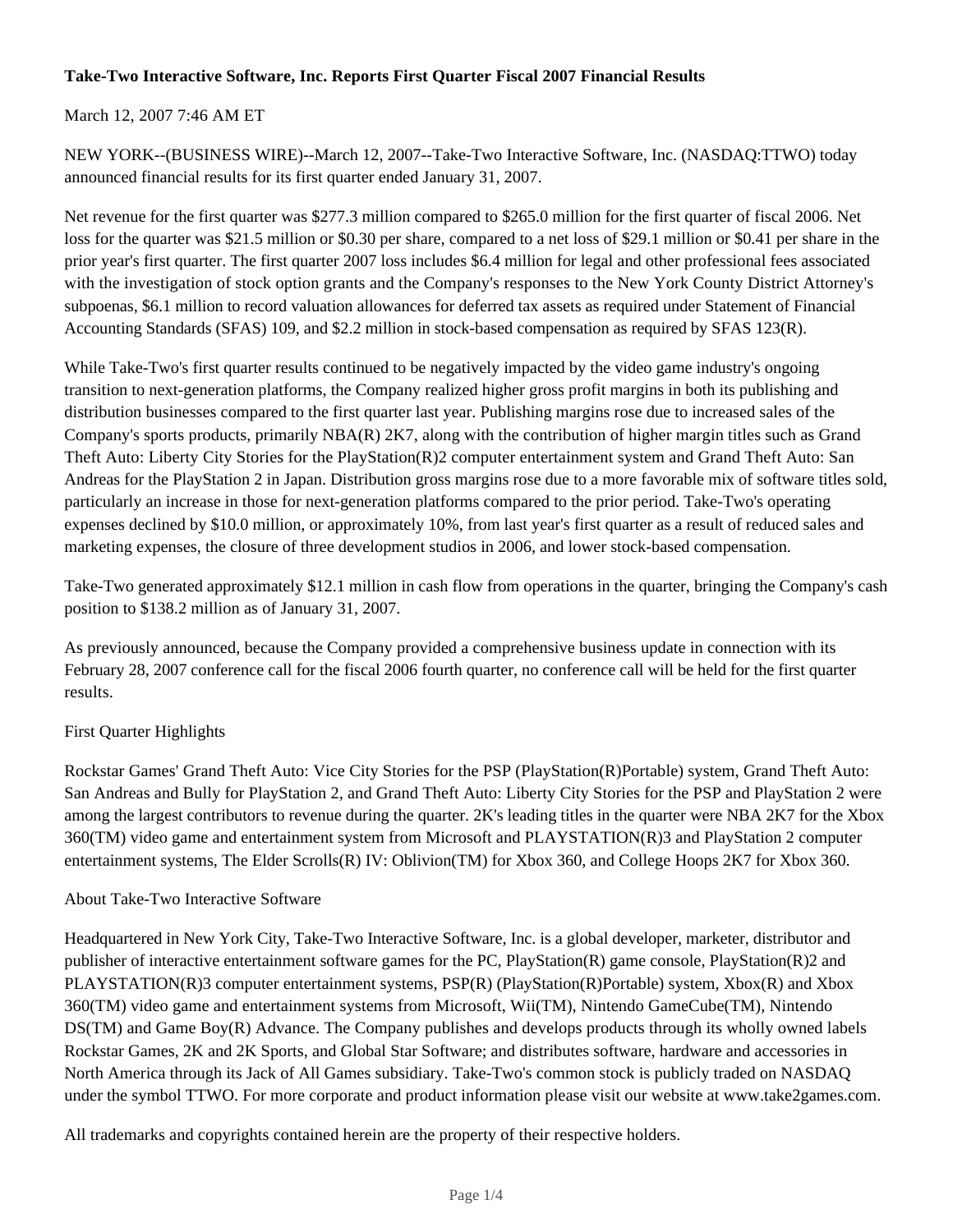Safe Harbor Statement under the Private Securities Litigation Reform Act of 1995: This press release contains forwardlooking statements made in reliance upon the safe harbor provisions of Section 27A of the Securities Act of 1933, as amended, and Section 21E of the Securities Exchange Act of 1934, as amended. The statements contained herein which are not historical facts are considered forward-looking statements under federal securities laws. Such forward-looking statements are based on the beliefs of our management as well as assumptions made by and information currently available to them. The Company has no obligation to update such forward-looking statements. Actual results may vary significantly from these forward-looking statements based on a variety of factors. These risks and uncertainties include the matters relating to the Special Committee's investigation of the Company's stock option grants and the restatement of our consolidated financial statements as well as the risks and uncertainties stated in this release. The investigation and conclusions of the Special Committee may result in claims and proceedings relating to such matters, including previously disclosed shareholder and derivative litigation and actions by the Securities and Exchange Commission and/or other governmental agencies and negative tax or other implications for the Company resulting from any accounting adjustments or other factors. In addition, there can be no assurance that the actions taken or to be taken by the Company as described herein will ensure the continued listing of the Company's common stock on NASDAQ. Other important factors are described in the Company's Annual Report on Form 10-K for the fiscal year ended October 31, 2006 in the section entitled "Risk Factors".

> TAKE-TWO INTERACTIVE SOFTWARE, INC. CONDENSED STATEMENTS OF OPERATIONS (Unaudited) (in thousands, except per share amounts)

|                                                          | Three Months Ended<br>January 31,      |                             |  |
|----------------------------------------------------------|----------------------------------------|-----------------------------|--|
|                                                          |                                        | 2007 2006                   |  |
| Net revenue                                              | $$277,340 \qquad $264,981$             |                             |  |
| Cost of goods sold:                                      |                                        |                             |  |
| Product costs                                            |                                        | 164, 143 160, 853           |  |
| Royalties                                                |                                        | 27,713 32,867               |  |
| Software development costs                               | . <u>.</u>                             | 12,369 15,594<br>---------- |  |
| Total cost of goods sold                                 | 204,225 209,314<br>$- - - - - - - - -$ | ----------                  |  |
| Gross Profit                                             | 73,115                                 | 55,667                      |  |
| Selling and marketing                                    |                                        | $35,024$ (a) $41,644$ (e)   |  |
| General and administrative                               |                                        | 38,614 (b) 38,453 (f)       |  |
| Research and development                                 |                                        | $14,150$ (c) $17,709$ (g)   |  |
| Depreciation and amortization                            | 6,661                                  | 6,651                       |  |
| Total operating expenses                                 | 94,449                                 | 104,457                     |  |
| Loss from operations                                     | (21, 334)                              | (48, 790)                   |  |
| Interest income, net<br>________________________________ | 862                                    | 253<br>----------           |  |
| Loss before income taxes                                 |                                        | $(20, 472)$ $(48, 537)$     |  |
| Provision (benefit) for income taxes                     |                                        | 1,076 (d) (19,415)          |  |
| Net loss                                                 | \$ (21, 548) \$ \$ (29, 122) \$        |                             |  |
|                                                          |                                        | ==========                  |  |
|                                                          |                                        |                             |  |

| Loss per share: |                           |  |
|-----------------|---------------------------|--|
| Basic           | $\sin(0.30)$ $\sin(0.41)$ |  |
| Diluted         | $\sin(0.30)$ $\sin(0.41)$ |  |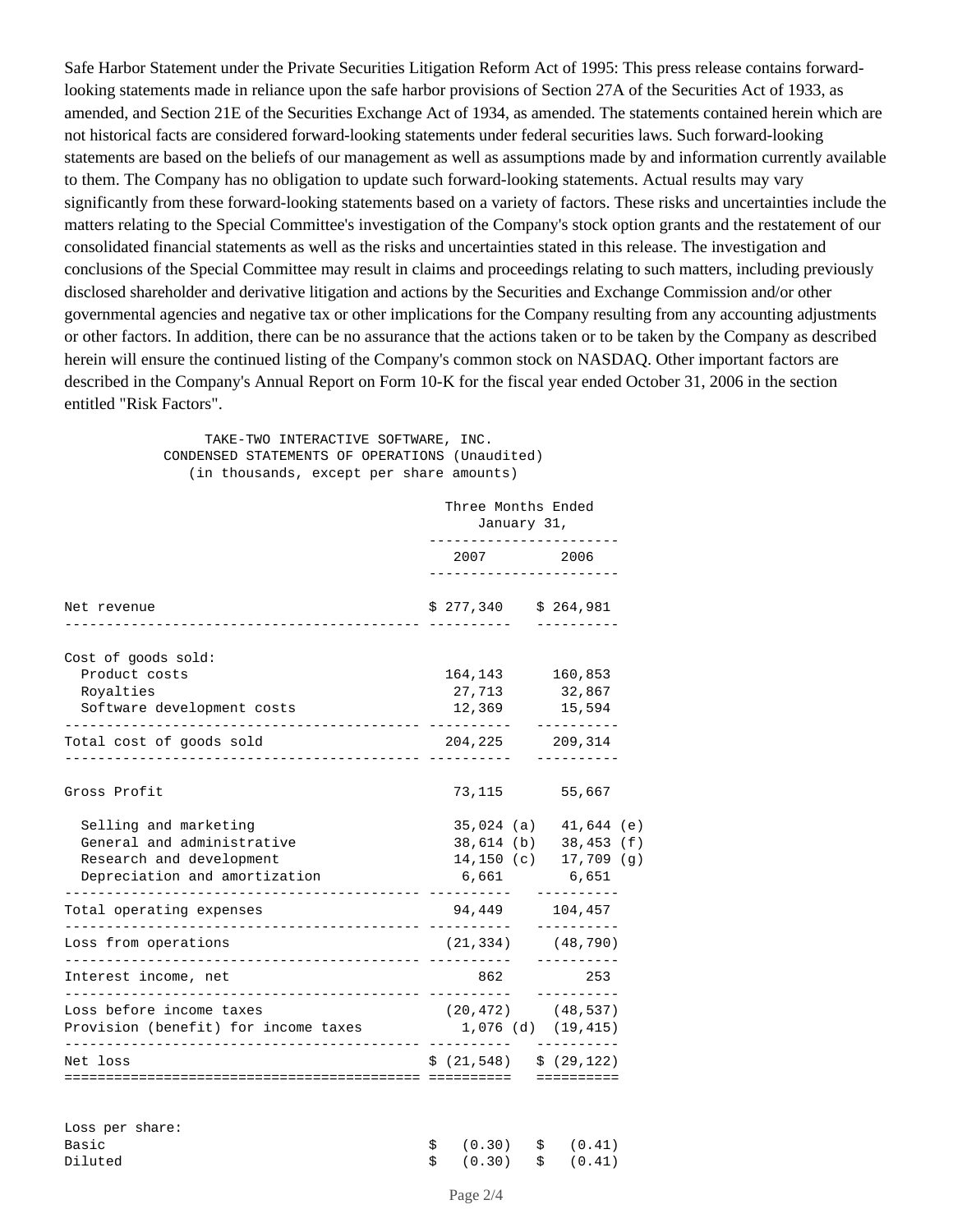|         |  | Weighted average shares outstanding: |        |        |
|---------|--|--------------------------------------|--------|--------|
| Basic   |  |                                      | 71,360 | 70,870 |
| Diluted |  |                                      | 71,360 | 70,870 |

|                                                                                                                                                                                                                                                                                                              |                                                                                                                                                                                                                                                                                    | Three Months Ended<br>January 31, |  |  |
|--------------------------------------------------------------------------------------------------------------------------------------------------------------------------------------------------------------------------------------------------------------------------------------------------------------|------------------------------------------------------------------------------------------------------------------------------------------------------------------------------------------------------------------------------------------------------------------------------------|-----------------------------------|--|--|
| OTHER INFORMATION<br>_____________________________                                                                                                                                                                                                                                                           | ----------------------<br>2007 — 2007 — 2007 — 2008 — 2007 — 2007 — 2008 — 2007 — 2008 — 2008 — 2008 — 2008 — 2008 — 2008 — 2008 — 2008 — 2008 — 2008 — 2008 — 2008 — 2008 — 2008 — 2008 — 2008 — 2008 — 2008 — 2008 — 2008 — 2008 — 2008 — 2008 — 2008 —<br>--------------------- | 2006                              |  |  |
| Total revenue mix                                                                                                                                                                                                                                                                                            |                                                                                                                                                                                                                                                                                    |                                   |  |  |
| Publishing                                                                                                                                                                                                                                                                                                   | 58%                                                                                                                                                                                                                                                                                | 60%                               |  |  |
| Distribution                                                                                                                                                                                                                                                                                                 | 42%                                                                                                                                                                                                                                                                                | 40%                               |  |  |
| Geographic revenue mix                                                                                                                                                                                                                                                                                       |                                                                                                                                                                                                                                                                                    |                                   |  |  |
| North America                                                                                                                                                                                                                                                                                                | 77%                                                                                                                                                                                                                                                                                | 72%                               |  |  |
| International                                                                                                                                                                                                                                                                                                | 23%                                                                                                                                                                                                                                                                                | 28%                               |  |  |
| Publishing platform revenue mix                                                                                                                                                                                                                                                                              |                                                                                                                                                                                                                                                                                    |                                   |  |  |
| Sony PlayStation 2                                                                                                                                                                                                                                                                                           | 36%                                                                                                                                                                                                                                                                                | 30%                               |  |  |
| Sony PSP                                                                                                                                                                                                                                                                                                     | 20%                                                                                                                                                                                                                                                                                | 33%                               |  |  |
| Microsoft Xbox 360                                                                                                                                                                                                                                                                                           | 15%                                                                                                                                                                                                                                                                                | 10 <sub>8</sub>                   |  |  |
| РC                                                                                                                                                                                                                                                                                                           | 12%                                                                                                                                                                                                                                                                                | 12%                               |  |  |
| Sony PlayStation 3                                                                                                                                                                                                                                                                                           | 6%                                                                                                                                                                                                                                                                                 | _ 0 %                             |  |  |
| Accessories and other                                                                                                                                                                                                                                                                                        | 6%                                                                                                                                                                                                                                                                                 | 6%                                |  |  |
| Microsoft Xbox                                                                                                                                                                                                                                                                                               | $4\,$                                                                                                                                                                                                                                                                              | 7%                                |  |  |
| Nintendo Handhelds                                                                                                                                                                                                                                                                                           | 1%                                                                                                                                                                                                                                                                                 | 2%                                |  |  |
| (a) Includes stock-based compensation expense of \$0.2 million as<br>required by SFAS $123(R)$ .<br>(b) Includes stock-based compensation expense of \$1.3 million as<br>required by SFAS 123(R) and \$6.4 million of legal and other<br>professional fees associated with the investigation of stock option |                                                                                                                                                                                                                                                                                    |                                   |  |  |
| grants and the Company's responses to the New York County District<br>Attorney's subpoenas.<br>(c) Includes stock-based compensation expense of \$0.7 million as                                                                                                                                             |                                                                                                                                                                                                                                                                                    |                                   |  |  |
| required by SFAS $123(R)$ .<br>(d) Includes a charge of \$6.1 million to record valuation allowances<br>for deferred tax assets.                                                                                                                                                                             |                                                                                                                                                                                                                                                                                    |                                   |  |  |
| For the Three Months Ended January 31, 2006:                                                                                                                                                                                                                                                                 |                                                                                                                                                                                                                                                                                    |                                   |  |  |
| (e) Includes stock-based compensation expense of \$0.7 million as<br>required by SFAS $123(R)$ .                                                                                                                                                                                                             |                                                                                                                                                                                                                                                                                    |                                   |  |  |
| (f) Includes stock-based compensation expense of \$3.1 million as<br>required by SFAS $123(R)$ .                                                                                                                                                                                                             |                                                                                                                                                                                                                                                                                    |                                   |  |  |
| (g) Includes stock-based compensation expense of \$0.7 million as<br>required by SFAS $123(R)$ .                                                                                                                                                                                                             |                                                                                                                                                                                                                                                                                    |                                   |  |  |
|                                                                                                                                                                                                                                                                                                              | TAKE-TWO INTERACTIVE SOFTWARE, INC.<br>CONDENSED BALANCE SHEETS                                                                                                                                                                                                                    |                                   |  |  |
|                                                                                                                                                                                                                                                                                                              | (in thousands, except per share amounts)                                                                                                                                                                                                                                           |                                   |  |  |
|                                                                                                                                                                                                                                                                                                              | January 31, October 31,<br>2007                                                                                                                                                                                                                                                    | 2006                              |  |  |
| ASSETS                                                                                                                                                                                                                                                                                                       | (Unaudited)                                                                                                                                                                                                                                                                        | ____ ___________                  |  |  |

Current assets: Cash and cash equivalents  $$ 138,151 $ 132,480$  Accounts receivable, net of allowances of \$78,847 and \$91,509 at January 31, 2007 and